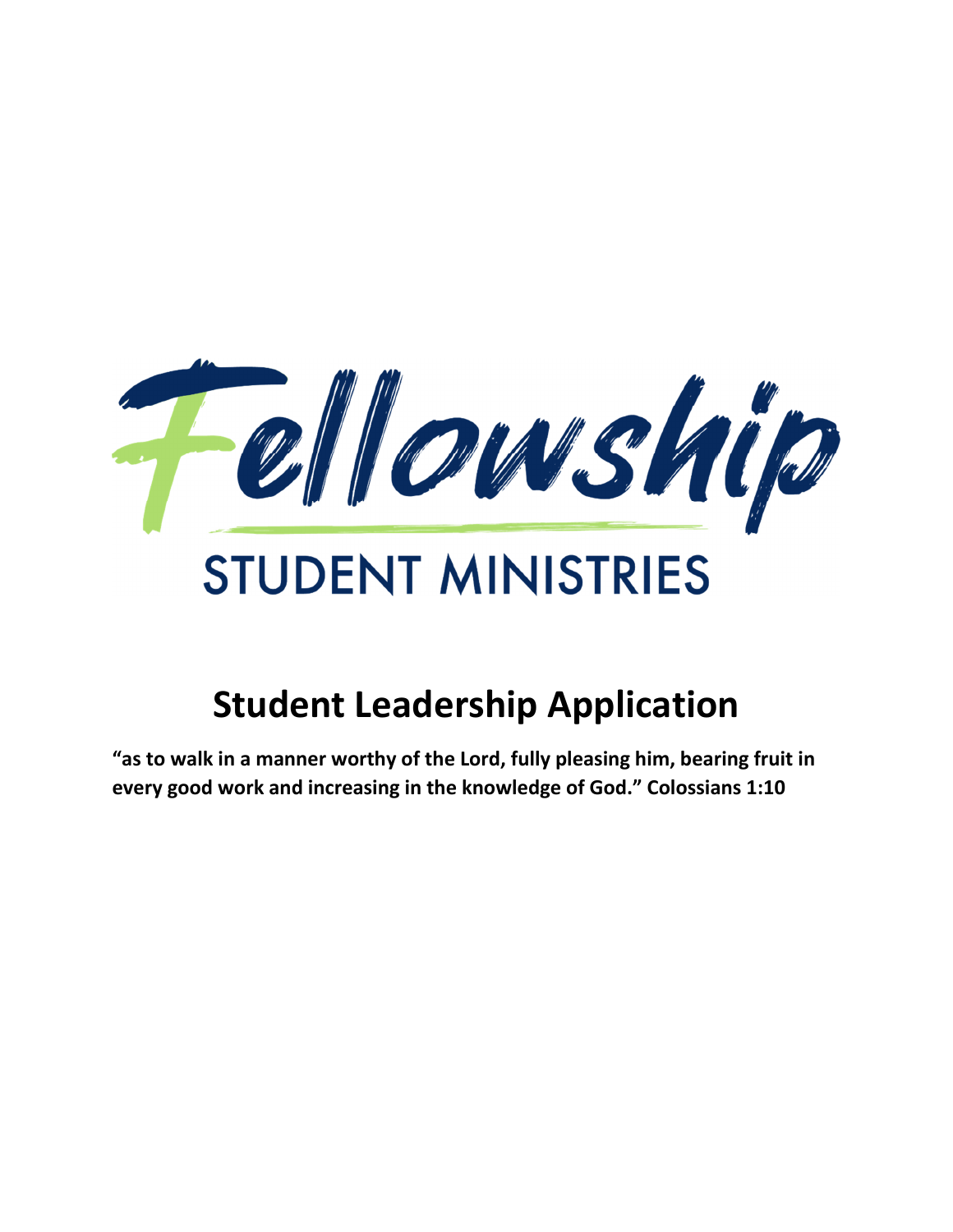#### **Fellowship Student Ministry Vision:**

Changing Ordinary students into Christ followers that change the world.

#### **Fellowship Student Ministry Strategy:**

Our ministry exist **to Gather** with other believers and non-believing students. **To Grow** in our understanding and faith in Christ. **To Go** with the life-changing power of Christ.

#### **Why Student Leadership (SL)?**

If you are asking that question than you must be a tad bit interested! I am so glad you are showing interest serving the students of Fellowship Student Ministries.

FSM is looking for Sophomore, Junior and Senior students to **serve** those that are a part of FSM. **Leadership** is a choice, and it is one that I hope you'll make. An SL isn't simply a program or event to be a part of. It is not just for a select few. It is not just for the cute, fun or popular. It is not just for the extroverted and outgoing personalities. Being a **leader** is a personal commitment.

**Commitment** is key. The commitments that are the most meaningful are the ones worth keeping. Our commitments tend to show and determine our priorities and who we really are.

This booklet will help you understand the leadership commitment and its our goal that you'll reach this high stander. I am expecting much from our SLs because we want them to **implement** and **resemble Christ.** 

Are you interested? Good! Continue reading to find out more! I pray and hope that you choose to make this **commitment to serve.**

#### **What's the bible say?**

Another great question you have asked. Asking questions is a great example of leadership. But so is listening. Look at *Matthew 20:25-28:* 

*Jesus called them [the disciples] and said, "You know that the rulers of the Gentiles lord it over them, and their high officials exercise authority over them. Not so with*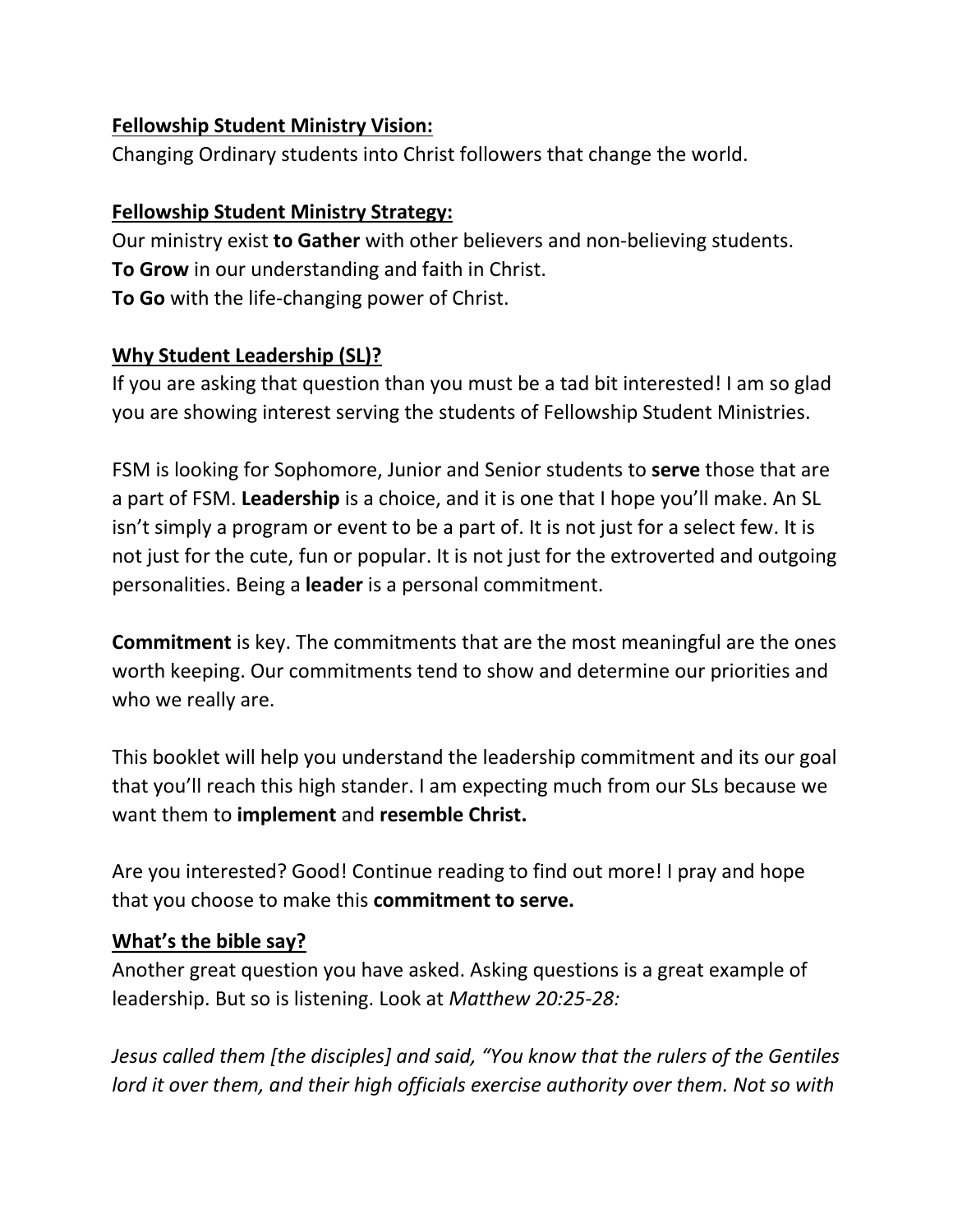*you. Instead, who wants to become great among you must be your servant, and whoever wants to be first must be your slave – just as the Son of Man did not come to be served, but to serve, and to give his life as a ransom for many."*

Look at the highlighted part of the passages. Jesus is calling his SLs (the disciples) to go against what the world views as leadership. **Jesus is asking them** (and us) **to serve. To humble yourself** and **serve** those around you. We are looking for students who are willing to humble themselves and be a servant leader. Are you willing to do that?

## **A Glimpse of a Student Leader**

- Have a personal relationship with Jesus
- Personal growth through Bible study and prayer
- Lead by example
- Accountable to another Christian
- Authentic and Transparent
- Regular church and youth ministry attendance
- Being on time and even early
- Encouraging
- Good listener
- Looks out for the "loners" in the group
- Willing to go outside of their normal group to talk to others
- Faithful in the small things
- Having a positive attitude
- Participates in a majority of the major events
- Willing to clean a toilet without complaint
- Buying into the vision and purpose of FSM
- "Being a light" at home, in my neighborhood, my city, and on my campus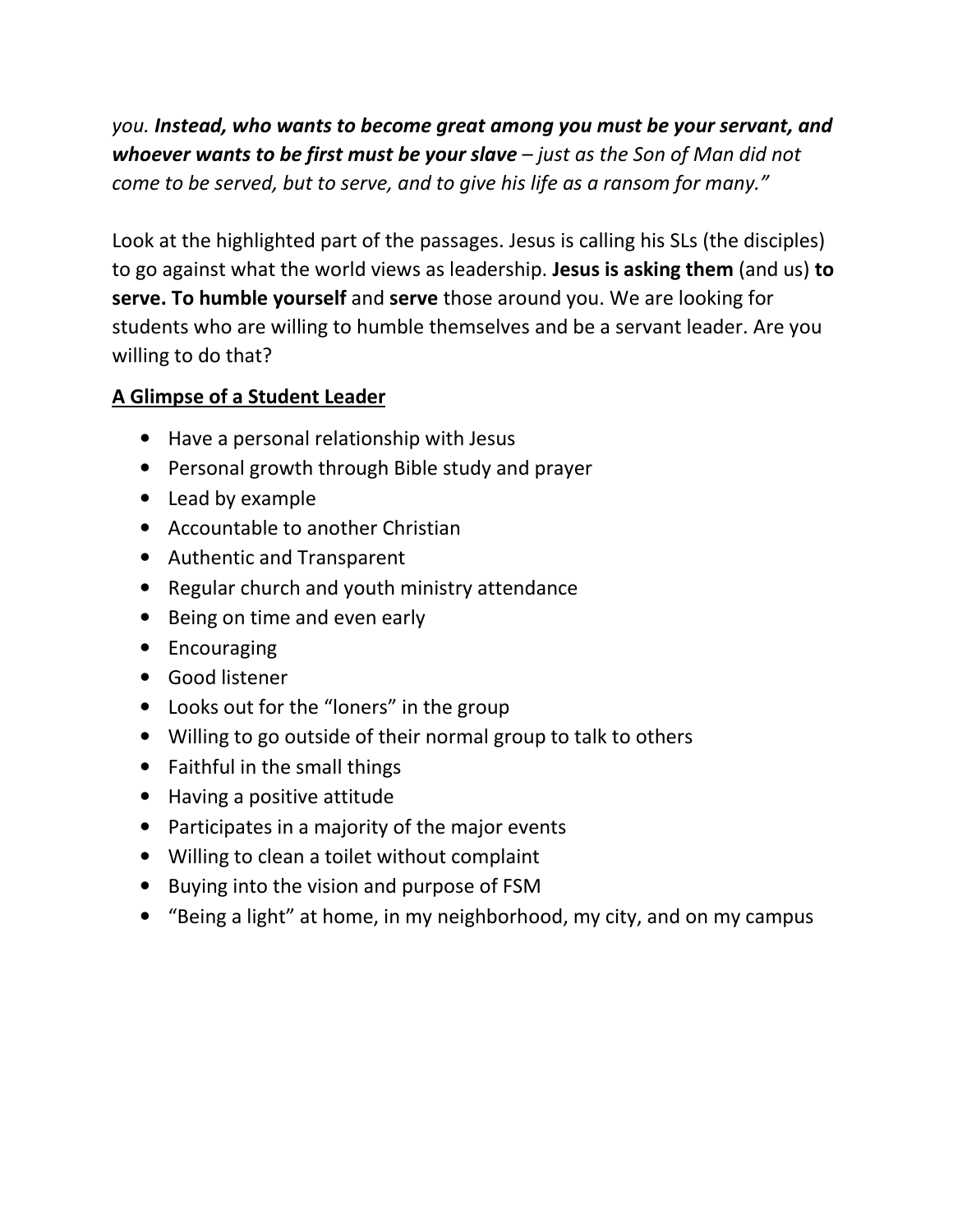## **Fellowship Student Ministry SL Application**

| Name: and the same of the same of the same of the same of the same of the same of the same of the same of the same of the same of the same of the same of the same of the same of the same of the same of the same of the same | Email: Email: All and the state of the state of the state of the state of the state of the state of the state o | Cell: |
|--------------------------------------------------------------------------------------------------------------------------------------------------------------------------------------------------------------------------------|-----------------------------------------------------------------------------------------------------------------|-------|
|                                                                                                                                                                                                                                | Social Media's you use and the handles (your name people can look up):                                          |       |
|                                                                                                                                                                                                                                |                                                                                                                 |       |
|                                                                                                                                                                                                                                | 1. Share your testimony (use additional paper if needed):                                                       |       |

2. What does your relationship with Jesus look like now?

3. How would your friends' rate or describe your relationship with God?

4. How would your parents describe your relationship with Christ?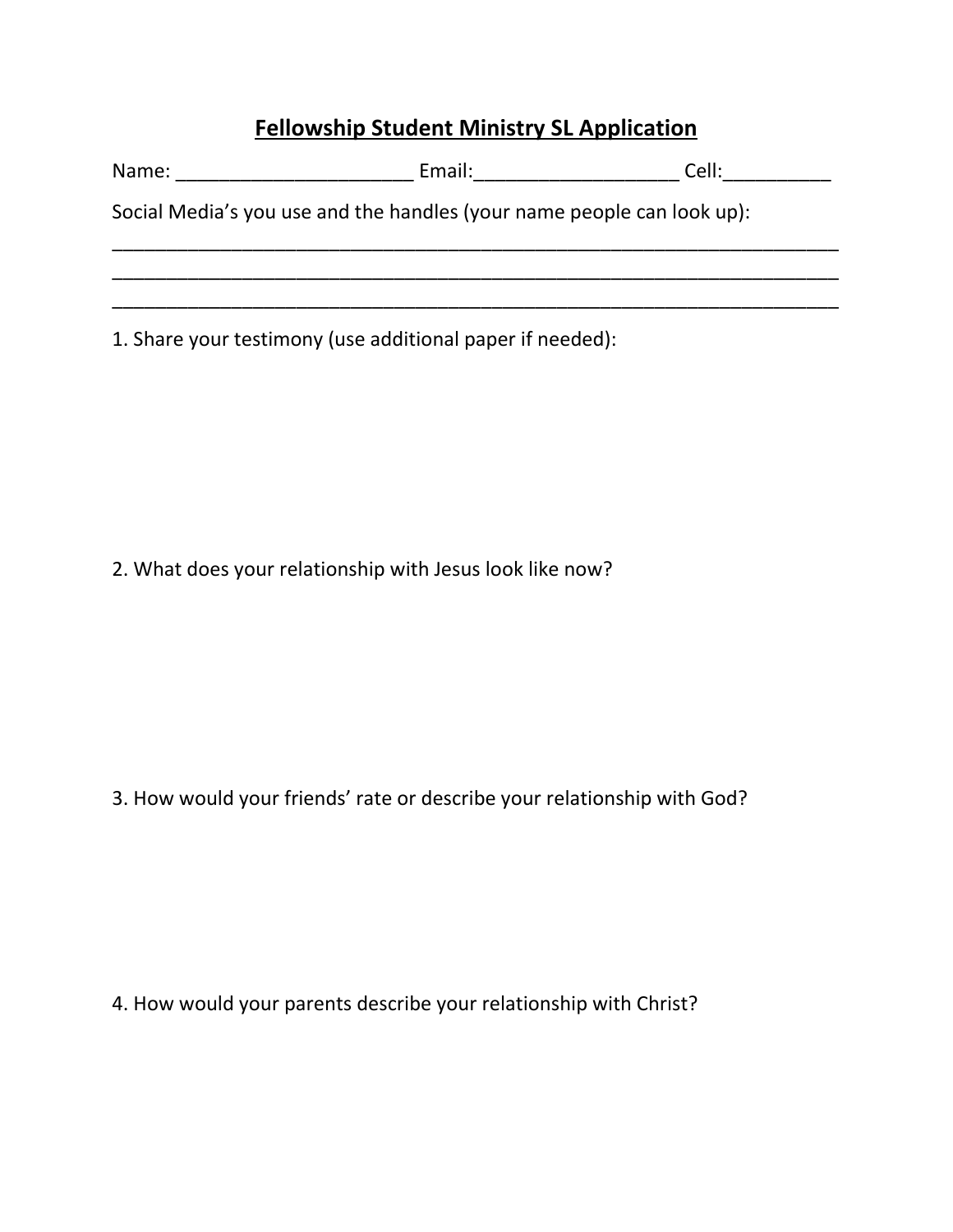5. Why do you want to become a Student Leader? What do you see as your strengths?

6. What are your weaknesses? What things do you need more training on?

## **Student Leadership Commitment**

## **To Jesus**

I acknowledge the Lordship of Jesus Christ in my life and have a personal relationship with him.

## **To Gathering**

I am committing to gathering with those involved in youth group

## **To Growing**

I am committing to growing in my relationship with Jesus! Through the habits of:

-consistent quiet times

-accountability with another believer

- -knowledge of scripture
- -being involved at church and youth group
- -giving back to God

## **To Going**

I am committing to going with life changing power of Christ and reaching out to my friends, sharing Jesus with them and inviting them youth group.

## **To Honoring God**

I am committing to choices, a lifestyle, and an attitude that are godly knowing my leadership is a model for others students.